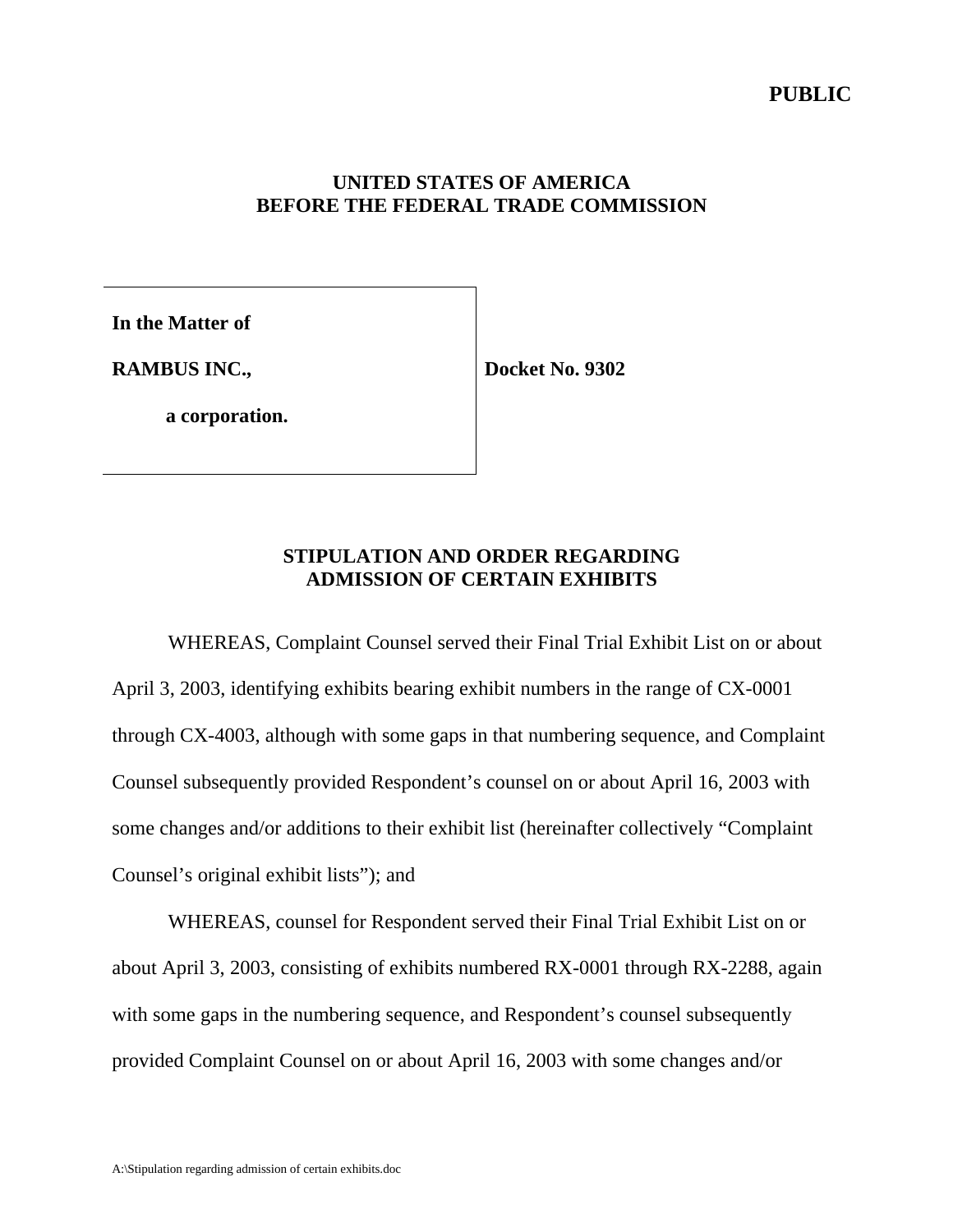additions to its exhibit list (hereinafter collectively "Respondent's original exhibit lists"); and

WHEREAS, Judge McGuire has advised the parties of his views regarding admissibility of exhibits and a general principle that objections to admissibility will be considered in evaluating the weight, if any, to be given to any evidence; and

WHEREAS, Judge McGuire has requested that the parties attempt to agree on a subset of their collective original exhibit lists that represents their "core" exhibits, including many of the exhibits that the parties at this time expect to rely on in their posthearing argument and briefing; and

WHEREAS, counsel for Respondent have asserted and would assert various objections to certain of the exhibits on Complaint Counsel's exhibit lists; and

WHEREAS, Complaint Counsel similarly have asserted and would assert various objections to certain of the exhibits on Respondent's exhibit lists; and

WHEREAS, counsel for Respondent and Complaint Counsel are desirous of expediting this proceeding to the extent possible, as requested by Judge McGuire,

NOW, THEREFORE, IT IS HEREBY STIPULATED, by and between Complaint Counsel, on the one hand, and counsel for Respondent Rambus Inc., on the other hand, subject to the approval and order of Chief Administrative Law Judge Stephen J. McGuire, as follows:

1. All objections to the admissibility of exhibits contained on the shortened exhibit list of Complaint Counsel, a copy of which is attached hereto as Exhibit A, and the shortened exhibit list of Respondent, a copy of which is attached hereto as Exhibit B,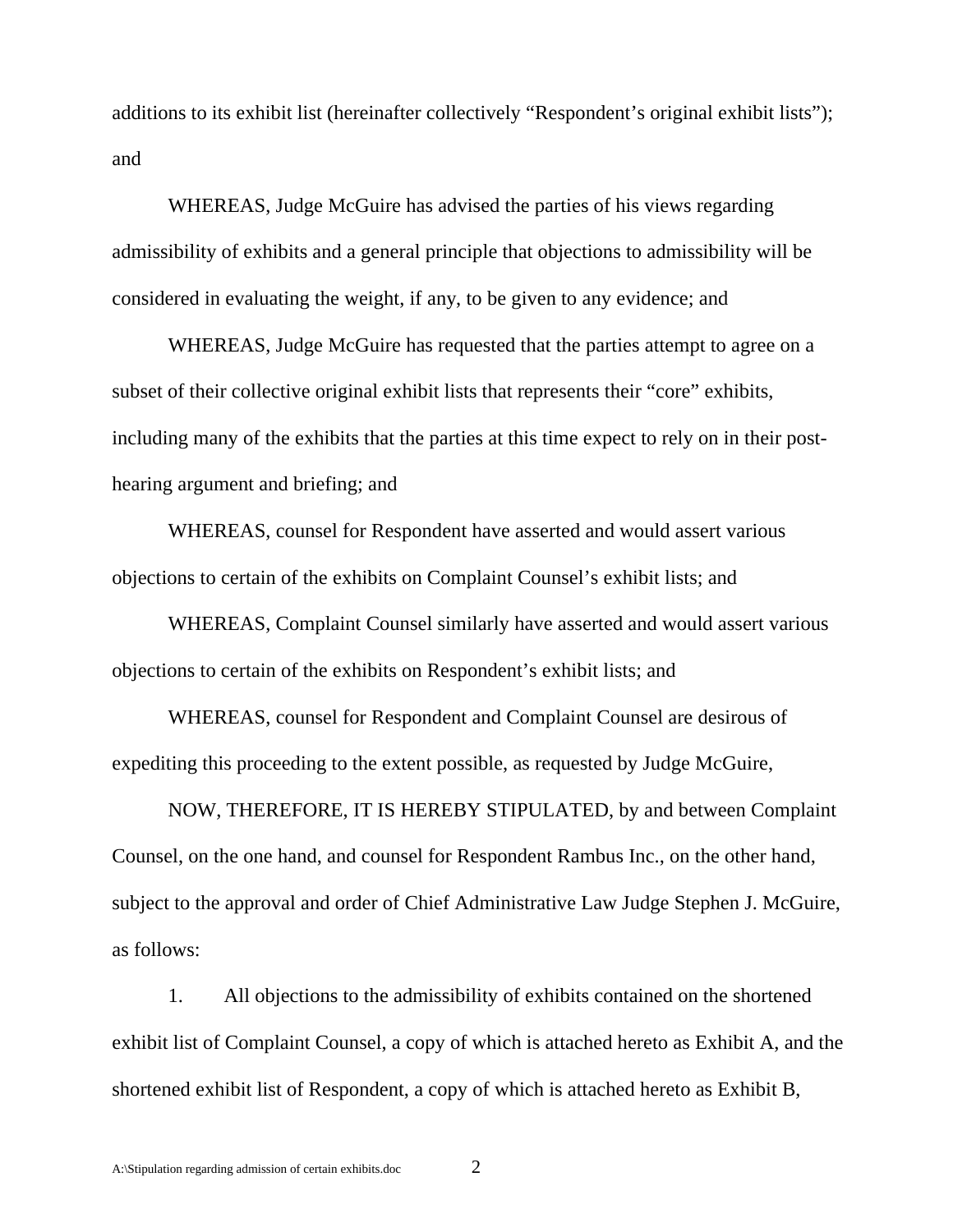including objections on the grounds of authenticity, hearsay, double hearsay, lack of foundation, improper opinion, relevance, and other grounds, shall be deemed overruled and the exhibits on these two lists shall be admitted, with such objections going to the weight to be accorded the evidence, rather than to its admissibility, with the exceptions set forth in paragraphs 3 - 9 below.

2. As to the remainder of the exhibits listed on the original exhibit lists of Complaint Counsel and Respondent, which are not included on their respective shortened lists, all objections to the admissibility of such exhibits, including objections on the grounds of authenticity, hearsay, double hearsay, lack of foundation, improper opinion, relevance, and other grounds, shall be deemed overruled. Should any of these exhibits later be offered into evidence during the course of this proceeding, such objections shall go to the weight to be accorded the evidence, rather than to its admissibility, with the exceptions set forth in paragraphs 3 - 9 below. At this time, however, subject to later agreement of the parties to the contrary and subject to the approval of the Court, exhibits which are not listed on one of the two shortened exhibit lists will not be admitted without first being offered in evidence during the course of this proceeding.

3. This stipulation and order do not apply to documents that any party or third party now or later contends are privileged and were inadvertently produced.

4. This stipulation and order do not apply to any documents that one party contends are not complete copies of the document in question, so long as the party so contending provides counsel for the other party with a complete copy of the document, in which case the complete copy shall be substituted for the allegedly incomplete copy.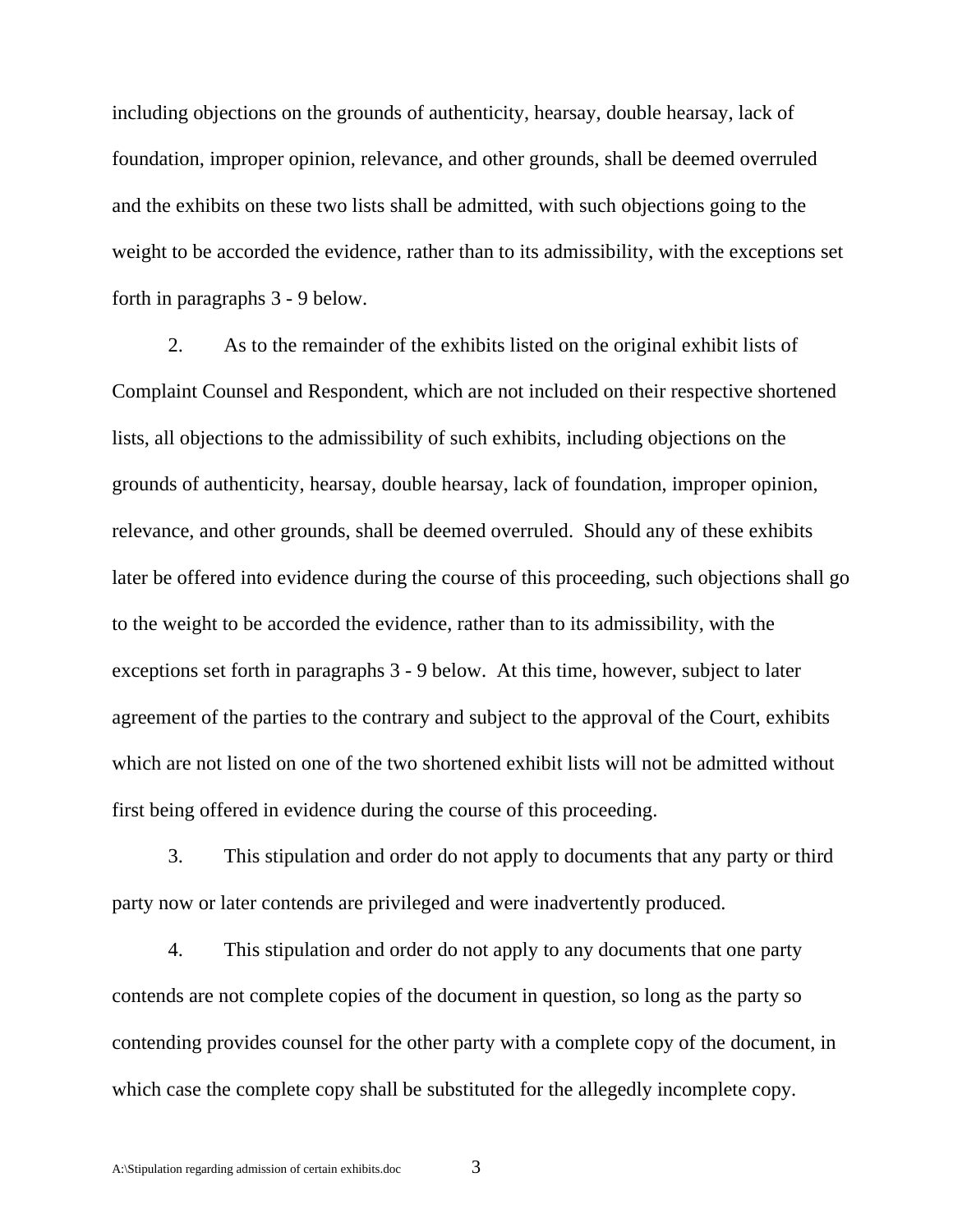5. This stipulation and order do not apply to any reports written by experts or expert witnesses retained in connection with or identified as such in the course of this or any other proceeding.

6. This stipulation and order do not apply to exhibits 4279-4291, designated by Complaint Counsel on or about April 16, 2003, as to which the parties have agreed to confer further.

7. This stipulation and order do not apply to any exhibit lists that are themselves listed on the parties' exhibit lists.

8. This stipulation and order do not apply to deposition transcripts, except to the extent that testimony from a transcript has been designated by one or both parties and except to the extent that any objections to such designated testimony are overruled.

9. This stipulation and order do not affect in any way the treatment of certain documents in accordance with the Commission's *in camera* rules and procedures, as such rules and procedures are interpreted and applied by Judge McGuire, which matters shall be handled separately.

10. In addition those exhibits described in paragraphs 1 and 2 above, the parties may, at some later point in this proceeding but before the conclusion of trial, wish to

A:\Stipulation regarding admission of certain exhibits.doc 4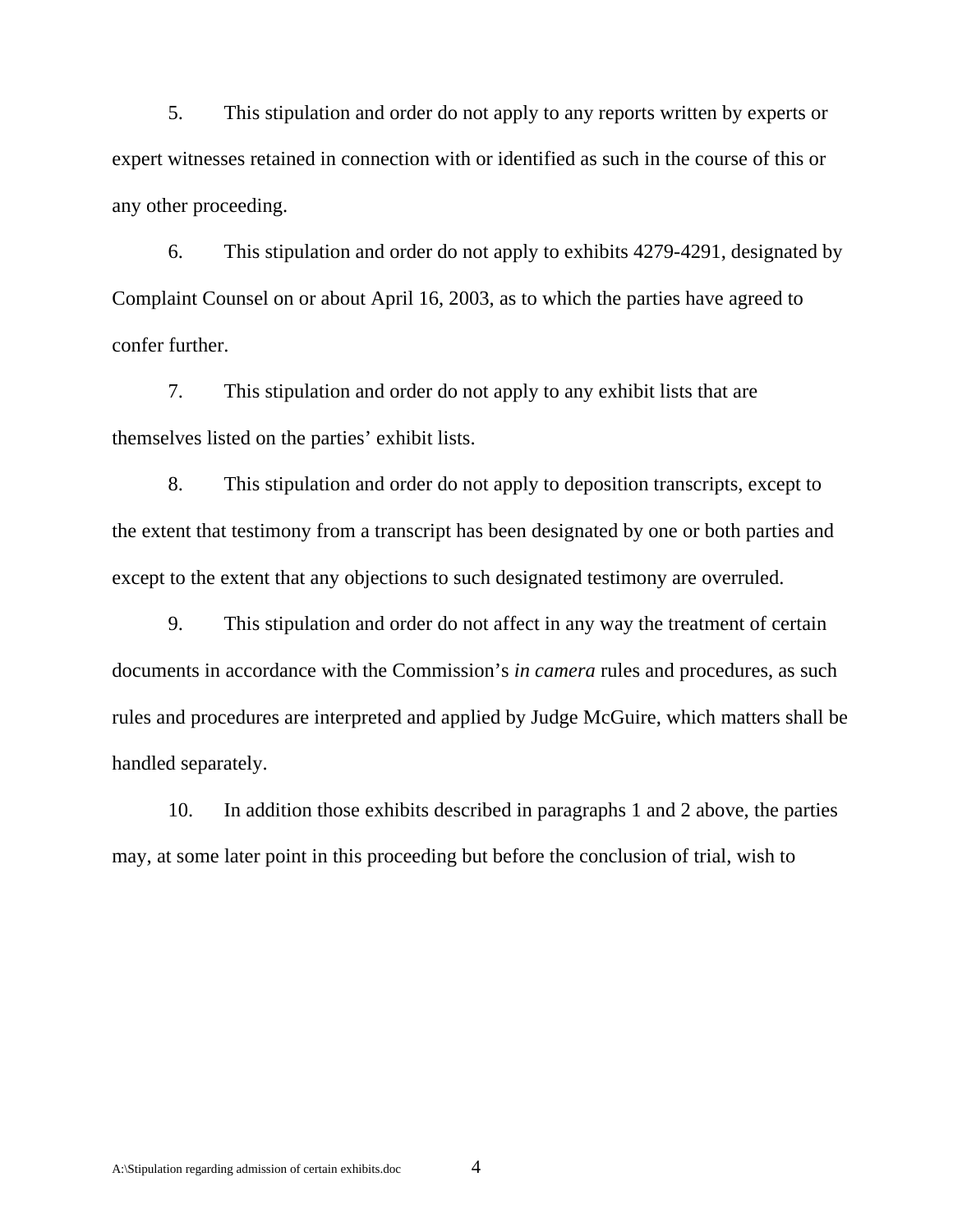stipulate to the admission of a limited number of additional documents, subject to the

approval and order of the Court.

DATED: May 6, 2003

M. Sean Royall Geoffrey D. Oliver Malcom L. Catt John C. Weber Robert P. Davis Jerome Swindell Cary E. Zuk Bureau of Competition Federal Trade Commission Washington, D.C. 20580 202/326-2275 202/326-3496 (fax) Counsel Supporting the Complaint

DATED: May 6, 2003

Gregory P. Stone Steven M. Perry MUNGER, TOLLES & OLSON LLP 355 South Grand Avenue, 35<sup>th</sup> Floor Los Angeles, California 90071-1560 (213) 683-9100 (213) 687-3702 (facsimile) (202) 663-6158 (202) 457-4943 (facsimile) Attorneys for Respondent Rambus Inc.

# **O R D E R**

IT IS SO ORDERED.

Chief Administrative Law Judge Stephen J. McGuire

\_\_\_\_\_\_\_\_\_\_\_\_\_\_\_\_\_\_\_\_\_\_\_\_\_\_\_\_\_\_\_\_\_\_\_\_